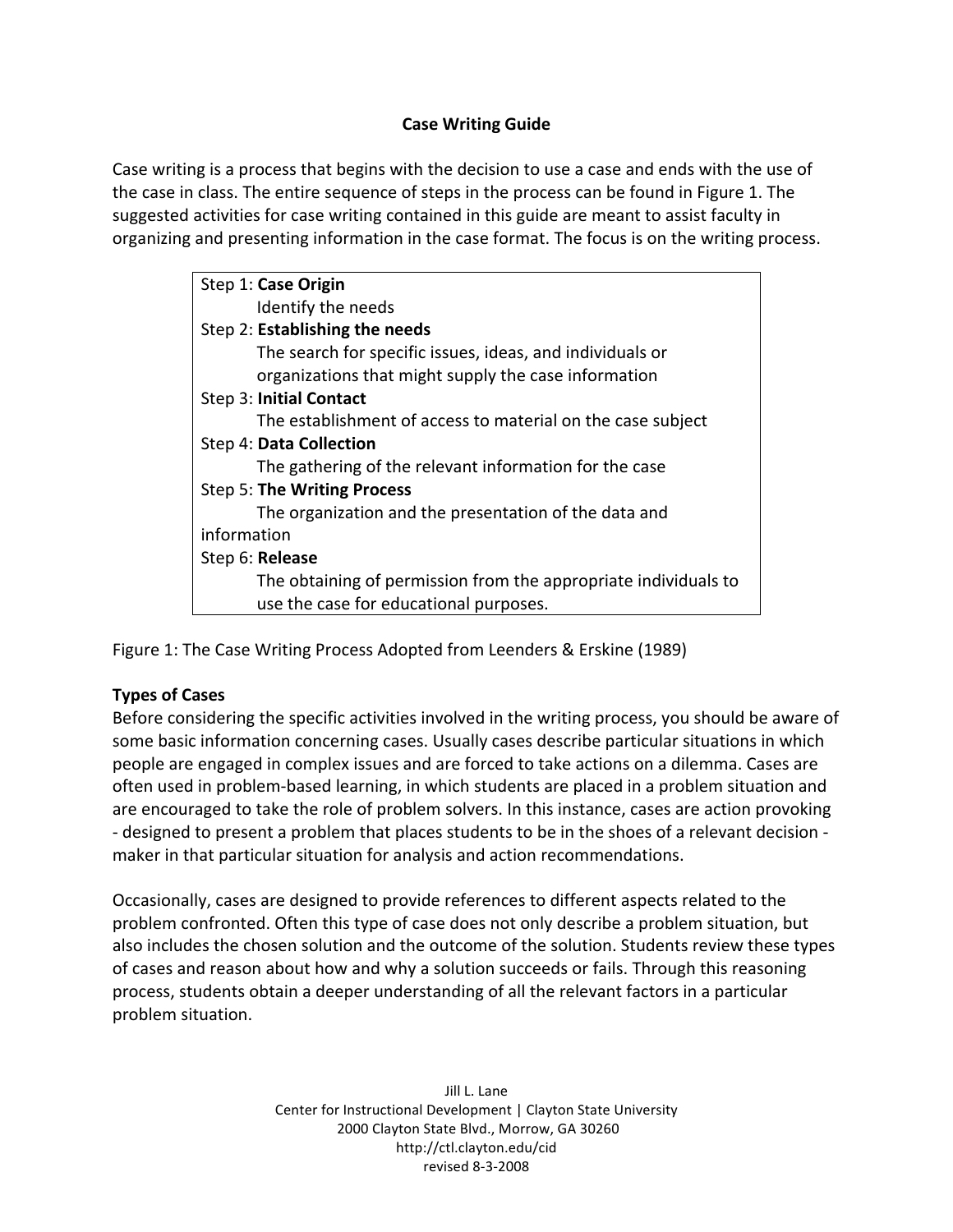## **Value of Cases**

Cases put students in an active learning mode. In other words, cases invite students to do specific tasks and to think about the things they are doing. In essence, cases present students with opportunities to analyze and solve relevant real-world practical problems. Cases challenge students to test what they learn through practice instead of merely testing their memory. Thus, cases are useful in instruction that involves high-order thinking such as problem solving and interpretation.
Moreover,
cases
promote
transfer.
Active
learning
and
engagement
in
solving problems causes students to better apply what they learn to similar problem situations in the real
world.

## **Activities in the Writing Process**

Writing cases is a challenging task, but the learning outcomes that stem from their use can be rewarding. Case writing involves complex and reflective endeavors as well as the opportunity for
creative
expression.
A
case
writer
has
to
analyze,
evaluate,
interpret,
and
synthesize information and ideas. In fact, writing cases can enrich one's teaching and research. The writing process
comprises
four
major
activities:
planning,
organizing,
drafting,
and
revising.

## Planning

Planning is the establishment of a scheme that lays out the important actions and the essential elements in writing a case. In order to do that, a case writer needs to: (1) identify the purpose of
the
case
writing
task,
(2)
identify
the
learner
attributes,
and
(3)
decide
what
information should be put into a case. An effective way to carry out the process is to ask yourself questions for
each
action
you
take.

- (1) Identifying
the
purpose
of
the
case
writing
task:
In
an
educational
setting,
the
function
of the case is instructional. Therefore, the questions to consider when writing pertain to what your students are supposed to learn with the case (learning outcomes) and what context the case is to be used in the course.
	- What are the learning outcomes for the case? Learning outcomes specify what students are expected to know and what they are expected to be able to do, value, or feel at the completion of an instructional segment (Nitko, 1996). That is to say, you have to think about or list the learning issues you would like students to engage in while studying the case, and the learning outcomes that students should reach after completing work on the case. Eventually, the learning outcomes
	help
	you
	determine
	the
	content
	of
	the
	case
	in
	terms
	of
	the
	concepts,
	rules and
	principles
	needed.
	- How is the case used in terms of the instructional sequence?
		- a. A case can be presented at the beginning of the instruction to elicit students' attention.
		The
		problem
		scenario
		presented
		in
		the
		case
		functions
		as
		a
		stimulus
		to motivate
		students
		to
		engage
		learning.
		- b. A case can also act as an anchor that supports the learning of the content or skills of the
		subject.
		For
		example,
		some
		New
		Pathway
		courses
		in
		Harvard
		Medical
		School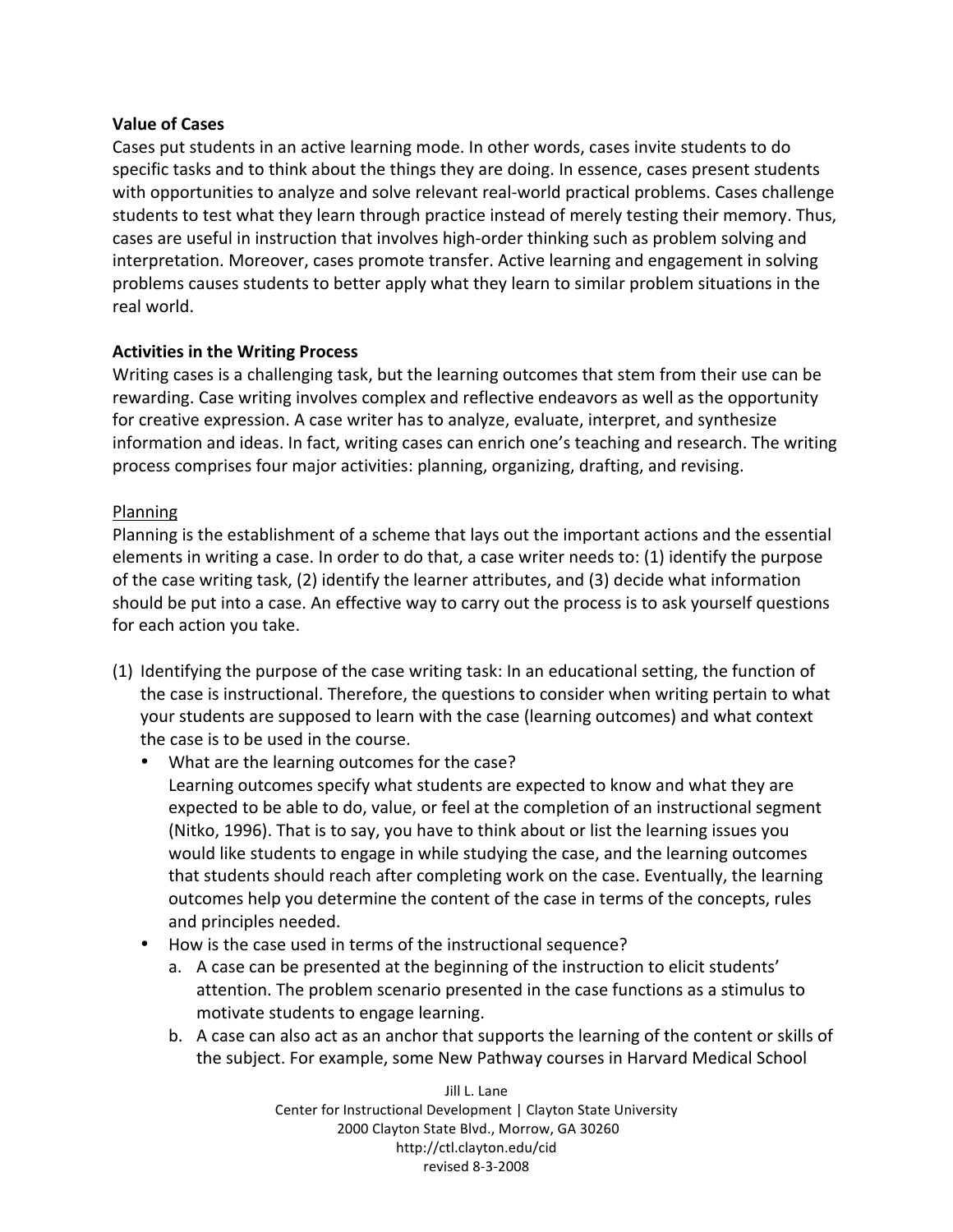plan
cases
and
other
exercises
around
a
weekly
theme
that
integrates
bioscience and
clinical
learning
issues.

- c. You can ask students to read and analyze the case before coming to class. As a result, lectures and discussions in class can revolve around the concepts, rules and principles
that
are
embedded
in
the
problem
situation.
- d. Another way is to present the case in class and employ a role-play activity to involve students
in
the
problem
solving
process.
- e. A case can be used as an example that illustrates the ideas that have been taught in class
or
as
another
instance
that
represents
different
aspects
of
the
problem situation that students encounter in the case studies. For example, in business course, the instructor can give a series of cases that deal with a common theme about management but displays different situations, strategies and behaviors from different
perspectives,
such
as
a
company
owner,
general
manager
or
employees. These
cases
are
useful
for
adding
breadth
and
depth
to
the
instruction.
- f. The instructor can also use the case to assess students' learning. After a period of study, students are given a case and are asked to write answers to questions about the
case.

In general, cases may be coordinated with lectures and other class activities or they may standalone.
By
examining
how
you
want
the
case
to
support
your
teaching
and
your
students' learning, you are able to decide what your case should do and how you should write your case.

- (2) Identifying
the
learners:
Like
any
kind
of
writing,
if
you
want
your
readers
to
understand
the information and ideas you are trying to convey, you have to search for the common ground you and your readers share, and exploit this common ground in your writing. In this instance,
the
readers
are
the
students.
	- How much do students know about the subject?
		- An effective case should make students interested in and motivate them to acquire a deeper understanding of the concepts and rules that have been taught or they are going to learn. Awareness of the level of entry skills of students is helpful in determining what learning issues should be pursued in the case and in detecting the differences between the learning outcomes and the prior knowledge students have of the subject matter. The differences help you decide what information is necessary to include in the case and what other teaching materials should be supplemented so that students can empower themselves
		as
		problem
		solvers.
		Finally,
		the
		academic
		background
		of
		students
		helps
		to determine the tone of the case. Word-choice and the extent of explanatory detail contribute
		to
		the
		quality
		and
		character
		of
		this
		tone.
	- What are the functions of students in the case study? Usually students in a case study implicitly assume the roles of the decision-makers in the case. However, a case developed for role-playing is presented somewhat differently from the one designed to provoke discussions among students. While both have rich descriptions of the problem issues in the case and enable the discovery of concepts,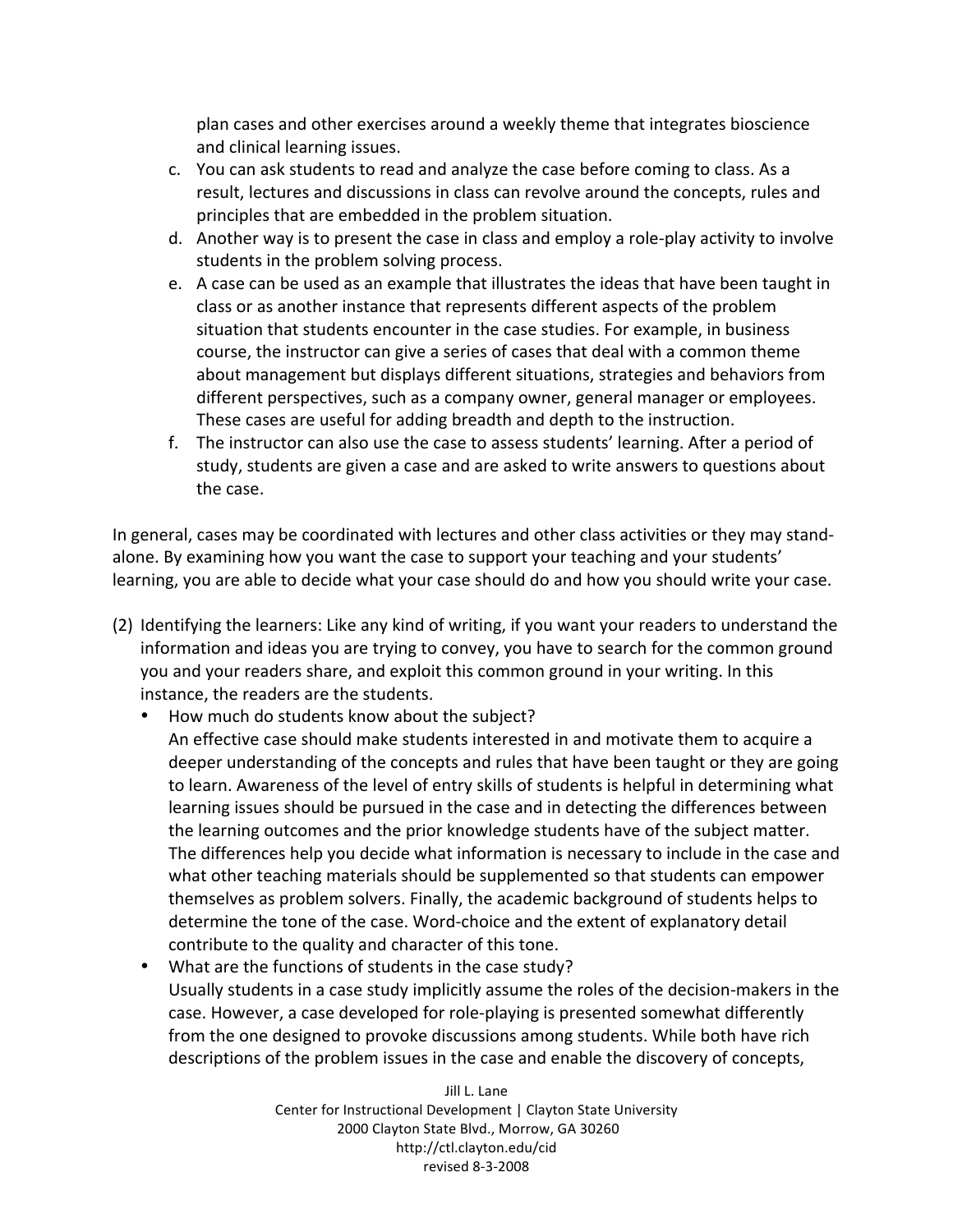principles
or
rules
to
be
learned,
a
case
involving
role‐playing
may
require
the
case writer to embed more detailed information. Information such as the positions and the perceptions of the people involved, are essential in helping students make inferences during their decision making. Sometimes, the case writer also needs to provide other external resources for students to use in order to work out the issue or problem they confront. On the other hand, a case for discussion may present straightforward and comprehensive information about the context in which the problem arises, the chosen solution,
and
its
consequences.

- (3) Deciding
what
information
should
be
put
into
the
case:
The
question
of
how
to
obtain
the information
should
be
considered
early
in
your
planning
because
the
availability
of information directly influences your choice and quality of content. Moreover, the components
of
a
case
also
determine
what
information
is
needed.
	- Where is the source of the materials?

Every writing task requires research. After you identify the case issues, you have to start looking for materials to make the case real and actual. The materials may come from different sources. You might draw the case materials from the reflections on your own personal
experience,
from
stories
that
you
have
heard
from
friends
or
colleagues,
or from
articles
and
publications.
The
materials
also
can
be
obtained
from
interviews
with experts on the subject matter that you are dealing with or with the personnel in a particular organization that you are interested in and that is related to your case issues.

• What
makes
a
case?

An
effective
case
gives
students
a
learning
experience
to
engage
real‐world
problem(s). Therefore,
the
major
element
of
the
case
resides
in
the
authenticity
of
the
context where the problem is situated as well as the problem itself. From this standpoint, a case should at least consist of a description of the setting (time and place), the characters (personality
and
responsibility),
and
a
sequence
of
events
that
are
present
in
the problem
or
decision‐making
situation.
There
should
be
information
available
and
true enough in the case that will make it relevant and help students become involved in the learning experience. For example, a clinical case for medical students usually has to do with a patient's health problem. To enrich the reality in the case, there should be relevant materials, such as records of physical examinations (X-rays and scans), and the dialogues
between
the
patient
and
the
doctor.

#### Organizing

Organizing is the arrangement of ideas that support the purpose of the case. In this part of the case‐writing
process,
you
tackle
the
problem
of
how
to
present
case
materials.
The
major concerns
here
are
the
narrative
structure
and
the
presentation
of
the
nature
of
complexity
of the
issues
in
the
case.
Typically,
cases
are
presented
in
a
narrative
format,
which
is
desirable because of the belief that a story provokes the reader to actively engage the information. Also, cases
are
primarily
problem
based
in
nature.
Cases
are
mostly
governed
by
a
problem
scenario,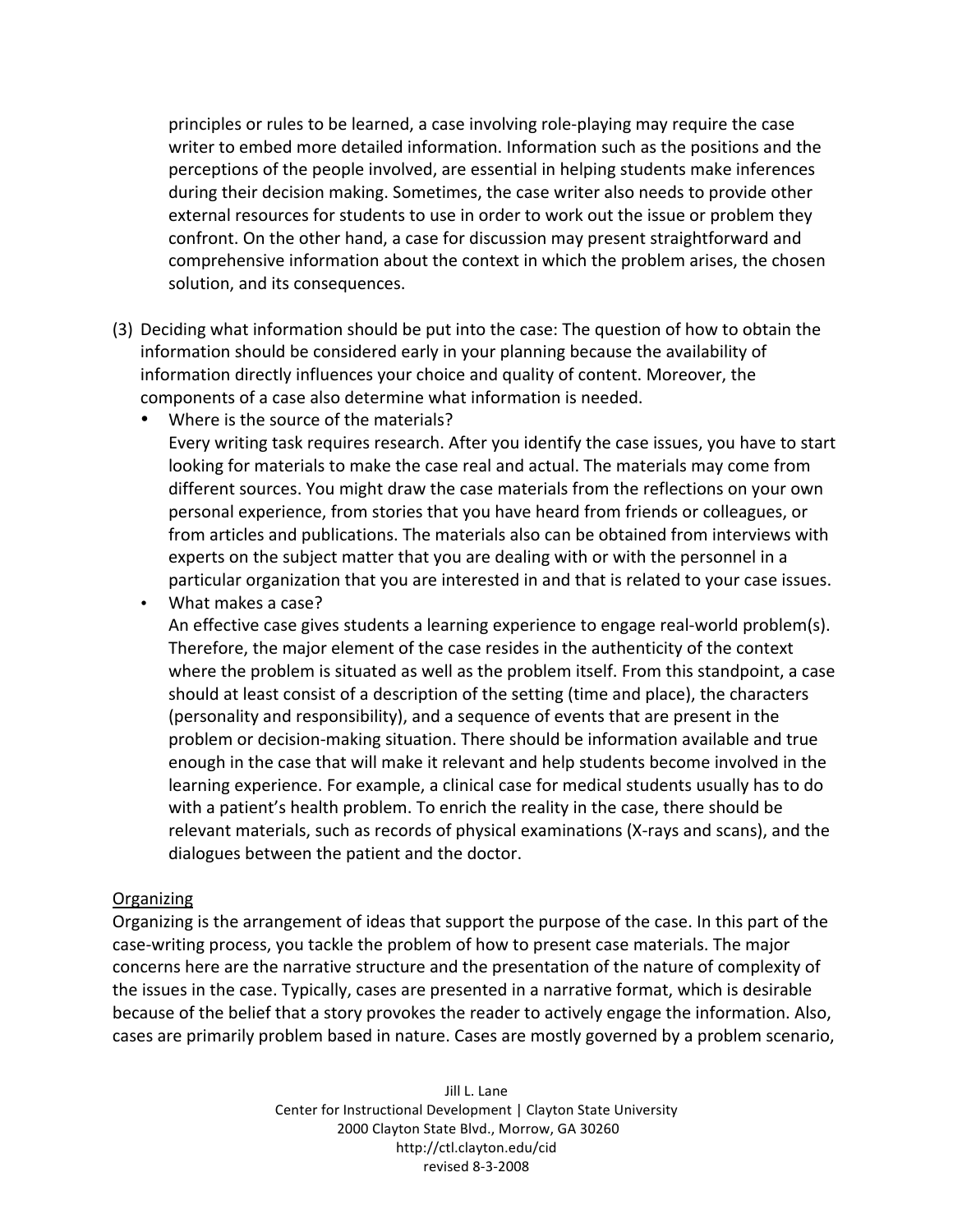which is more open-ended and controversial, and therefore brings out diverse opinions and multiple
solutions.

- (1) Structuring
in
a
narrative
style:
Cases
resemble
lifelike
stories
and
contain
more
description and
detail
than
simple
presentations
of
concepts,
rules
and
principles.
Thus,
students
are more motivated to get involved in the situation and its resolution. Cases, situated in a problem
context,
are
also
more
easily
recalled
by
students
and
transferred
to
a
new problem
situation.
All
of
these
reasons
make
the
use
of
cases
effective
in
instruction.
	- What does a narrative consist of? A narrative is a story of an event. It includes what happened, who was involved, when it happened, why it happened, and how it happened. A case structured in a narrative style lays out a sequence of events that develop the story. The narrative brings the characters and actions to life. Therefore, in a narrative, you must have details of a specific setting, a list of actors with names and descriptions of personalities, a progressive disclosure of actions,
	and
	the
	problems
	or
	issues
	that
	evolve
	the
	case.
	- How is a narrative organized? The usual way to organize a narrative is chronologically, in the order in which events occur. You may organize in order of importance, or start with the setting and time, or the actual event. Sometimes it can be more effective to start with the end of the action, or somewhere in the middle, and then tell the story through a series of flashbacks. No matter how you organize the case, the principle is to make the narrative structure clear by transition and keep students interested and focused on the points that you want to make.
- (2) Presenting the nature of the complexity of case problem: Keep in mind that the information to be presented should justify the intention and the purpose of the writing task. An important objective in the use of cases in learning is to enhance studentsÕ ability in critical thinking and problem solving. In the case study, students are encouraged to analyze a problem
from
different
perspectives.
Beside
the
extensive
analysis,
students
are
also required to apply both values and judgments to reach a final solution or a consensus to a problem.
	- How should the case reveal multifaceted phases of a problem? A plot should be implemented in the case. The plot should revolve around an interest or conflict-arousing issue. The plot should provide uncertainty and draw students into the particulars
	of
	the
	subject
	matter
	related
	to
	the
	case
	and
	the
	roles
	of
	the
	actors
	involved in the case. For example, a case dealing with the welfare policy may well raise controversy
	about
	the
	positive
	and
	negative
	impacts
	of
	new
	welfare
	legislation.
	- How does the case show different perspectives? A
	case
	writer
	should
	reveal
	the
	information
	in
	a
	way
	that
	the
	discussion
	of
	the
	case
	or the
	suggested
	solution
	for
	the
	case
	will
	draw
	students
	into
	contention
	of
	different interpretations, different judgments, different decisions
	and, consequently,
	different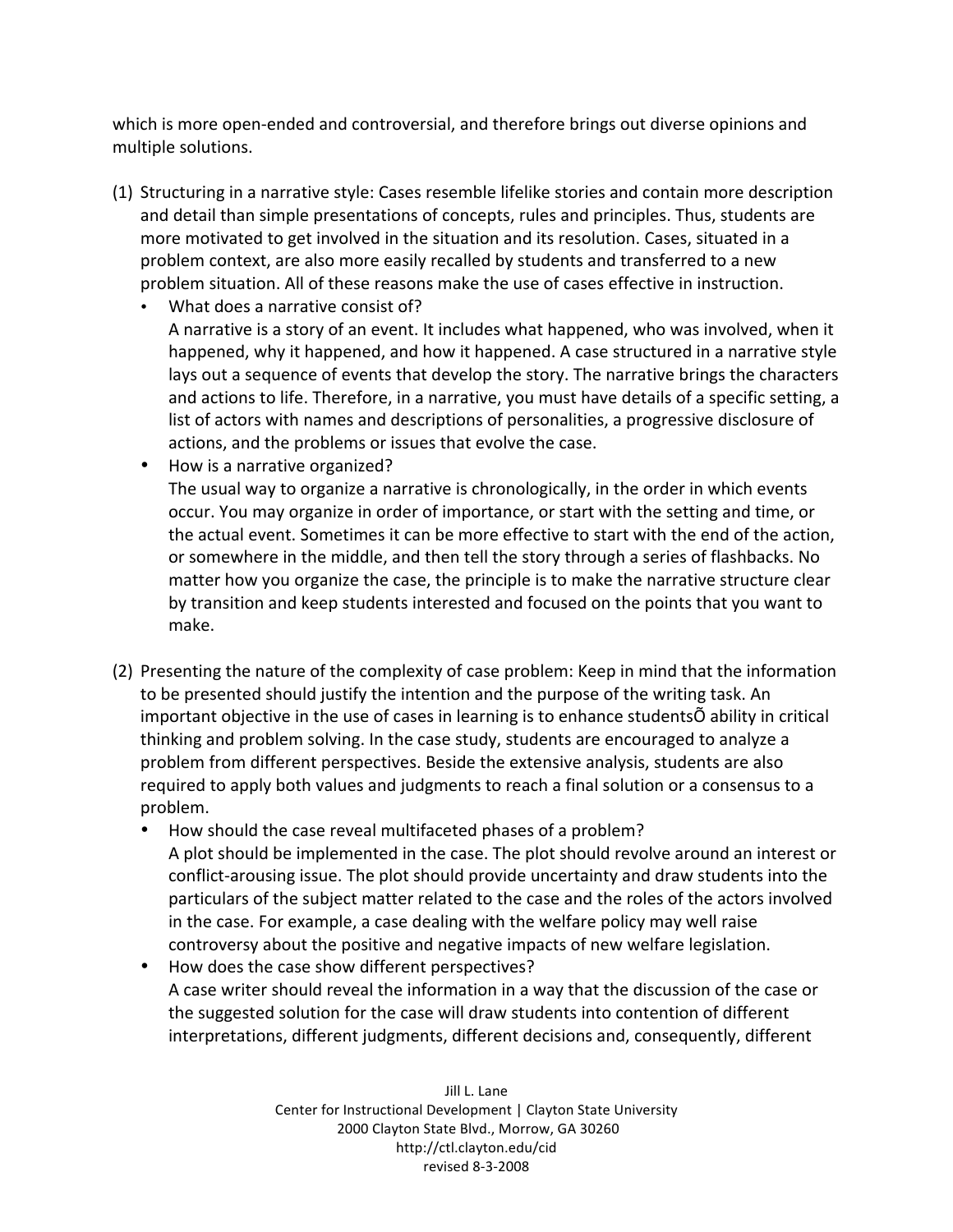actions to take. The best way to enhance such effects is to display contrast and comparisons
of
different
opinions
by
using
direct
quotations
and
dialogues.

#### Drafting

Drafting is putting your ideas and thoughts down on the paper. The activity transforms ideas into
concrete
words
and
sentences;
however,
the
focus
of
the
activity
lies
in
developing
the ideas rather than on spelling, grammar, or paragraphing. When you start to write, you should know how the case is used in the instruction and what students are going to learn out of the case.
In
other
words,
you
have
to
make
sure
your
writing
is
congruent
with
the
learning
issues that organize the study of the case. In this stage, an outline of the case is shaped. After the activities of planning and organizing the case, a case writer should have ideas about what to write about in the case and how to present those ideas in the case. Moreover, materials and information
for
developing
the
case
should
also
be
at
hand.
Drafting
forces
the
writer
to
further develop the ideas and digest the materials and information that were gathered from personal experiences,
the
interviews,
documents,
or
other
sources.

- What is the central idea of the case? The central idea of the case emerges during the planning activity of the writing process. It is the controlling idea that provides the focus of the case. In fact, it derives from the learning outcomes what the students should know and do. The attention of the case should
focus
on
the
learning
issues
that
you
want
students
to
explore.
- How should the central idea of the case be supported? The
case
is
a
means
of
learning
and
presents
a
description
of
a
problem
or
decision situation where the learning issues are embedded. Thus, the development of the case evolves in such a way so that the description will lead students to explore the learning issues and engage them in finding and solving problems. The key in developing a case is to give sufficient information to help students situate themselves in the case. While you are writing, you will be deciding what students need to know to understand the case. For example, in the study of international policies, if you want to support a learning issue about establishing diplomatic relationship between two countries, you should present
the
facts,
explanations
and
evidences
about
the
current
relationship
between these two countries and why there is a need to establish the relationship. In the study of lightening design, you may want to give the descriptions of the size of the room, the function of the room, and how the electrical outlets are laid out in the room. All of this information
helps
support
the
development
of
the
case.

#### Revising

Revising involves re-reading, evaluating, and making changes to improve the written case. While re-reading, you have to be an objective, critical reader. While evaluating, you need to know what to look for in your case, i.e., you have to identify major case components and judge them with a set of principles or criteria. Sometimes, it helps to have someone else review your case
in
order
to
provide
an
objective
evaluation.
Whether
you
are
self
reviewing
or
having